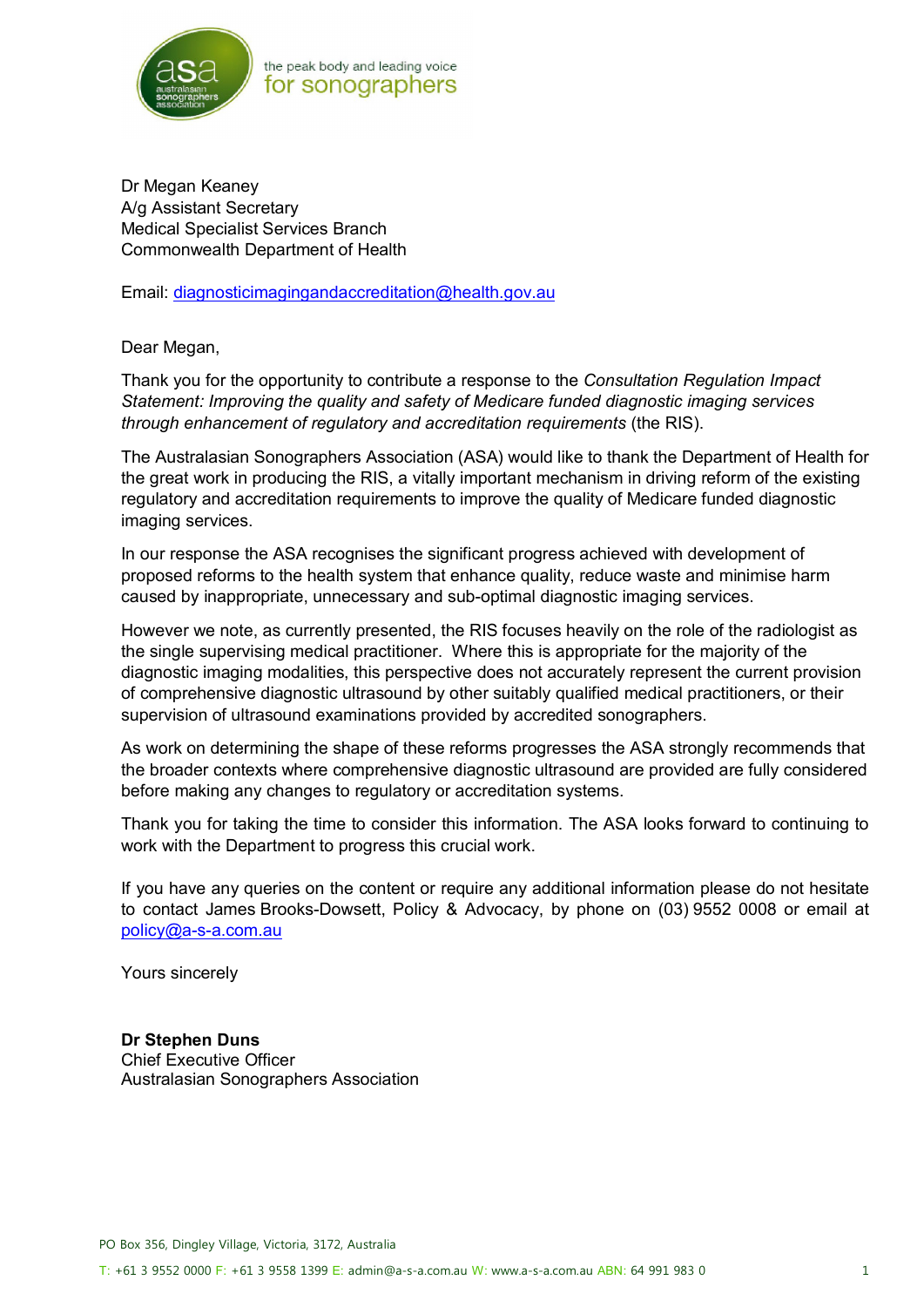## **SUBMISSION FEEDBACK**

Please provide comments on all or any of the following, particularly in relation to each Option outlined in the Consultation Regulation Impact Statement:

- The appropriateness and feasibility of the proposals.
- Whether the proposed changes will address current concerns with the regulations in the diagnostic imaging sector.
- Potential costs associated with each option.
- Potential benefits associated with each option.
- Potential workforce impacts.
- Impacts on patient access to appropriate imaging.
- Rural and remote access for patients.
- Time required to implement the potential changes.
- Impact on both smaller diagnostic imaging practices and larger practices.
- Any other comments, questions and concerns that relate to the proposed options.

In addition, you may wish to respond to questions listed against specific Options.

Submissions should include substantiating evidence, where possible.

#### **Introductory Comments from the Australasian Sonographers Association (ASA)**

The ASA would like to take this opportunity to thank the Department of Health for the great work in producing the Consultation Regulation Impact Statement (RIS), a vitally important mechanism in driving reform of the existing regulatory and accreditation requirements to improve the quality of Medicare funded diagnostic imaging services.

The RIS identifies many of the challenges of the current systems and some opportunities for reform, many of which for sonographer provided ultrasound the ASA has vocally supported for some time.

#### Other suitably qualified medical practitioners

The ASA however would like to note the RIS as currently presented focuses heavily on the role of the radiologist as the single supervising medical practitioner. Where this is appropriate for the majority of the diagnostic imaging modalities, this perspective does not accurately represent the current provision of comprehensive diagnostic ultrasound by other suitably qualified medical practitioners, or their supervision of ultrasound examinations provided by accredited sonographers. Such practitioners include sports physicians, rheumatologists, orthopedists, cardiologists, obstetricians and gynaecologists, vascular surgeons and some general practitioners (particularly in rural and remote areas) with qualifications as per the Royal Australian and New Zealand College of Radiologists' (RANZCR) guidelines.

Although these medical professionals are broadly referenced to some degree under "Non-radiologist specialist practice" (p30 of the RIS), the document does not represent an appropriate level of consideration of their undertaking, or supervision of accredited sonographers performing, comprehensive diagnostic ultrasound – many of whom will be operating in clinical settings or practices which will not have or require a radiologist to be on site.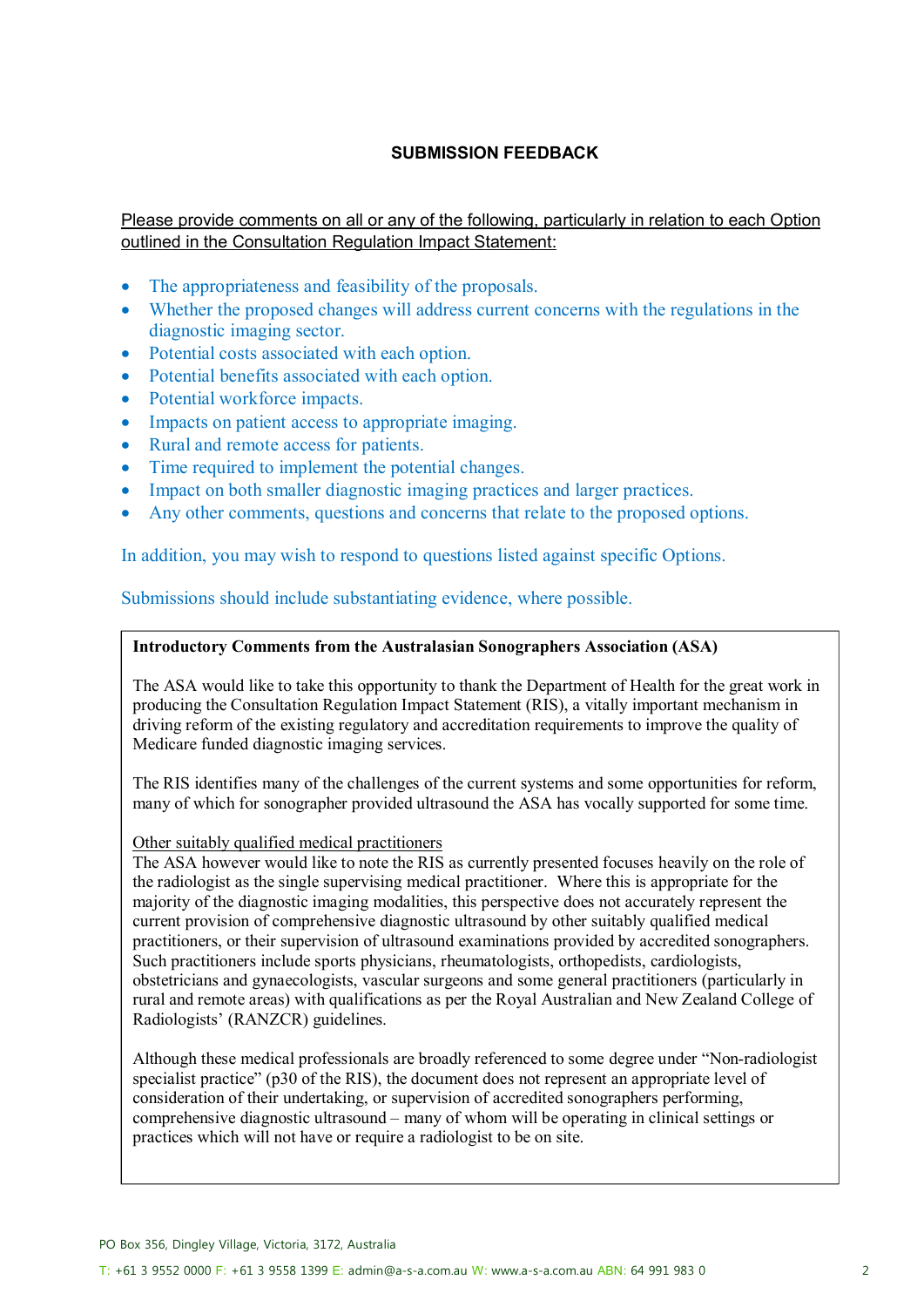Any changes to supervision statements, determination of minimum qualifications or practice attendance requirements for the provision of Medicare funded ultrasound services must consider the current context of the broader professions who are suitably qualified through their specialisation or additional qualification, so as to not unintentionally create barriers to the provision of quality diagnostic ultrasound services outside of a radiologist led practice setting.

#### Supervision: practice level vs modality

The ASA strongly recommends that differences between supervision requirements are determined on the basis of modality, not of the practice setting. This is a position that echoes those of the Australian Diagnostic Imaging Association (ADIA) which represents private radiology practices across Australia, as presented at the June Diagnostic Imaging Advisory Committee meeting.

Different modalities require varying levels of supervision by a radiologist or other medical practitioner due to the clinical complexity and competency of the supporting medical professional. For example, it is reasonable to expect a comprehensive medical diagnostic ultrasound examination can be provided by a sonographer accredited with the Australian Sonographer Accreditation Registry (ASAR) under limited supervision, due to the investigative and decisional competence achieved by a sonographer to become accredited.

Additionally as the "Non-radiologist specialist practice" setting is not fully explored in the context of the RIS, there is a real risk of embedding practice type requirements in the Medicare regulatory arrangements which will unintentionally impact the provision of quality diagnostic services through non-radiologist attended practices.

The ASA does not consider this would detract from the radiologist's ability to make decisions on the level of supervision required of radiologist attended practices, a role central to the radiologist's role as the decision maker and gatekeeper in mixed/multimodality diagnostic imaging services.

# **Option 1 – No regulatory changes or deregulation (refer to page 23 of the RIS)**

## **Features:**

- The current supervision requirements remain unchanged.
- The person under the professional supervision of the radiologist would require the appropriate qualifications, credentials, or training to provide the service.
- The current substitution rules in the *Health Insurance Act 1973* remain.
- Rural and remote exemptions.

#### **Comment**

The ASA does not support Option 1.

The ASA welcomes the publication of the RIS and is enthusiastic about working with the Department of Health and other Australian diagnostic imaging stakeholders to achieve important reforms to the health system that enhance / ensure quality, reduce waste and minimise harm caused by inappropriate, unnecessary and sub-optimal diagnostic imaging services.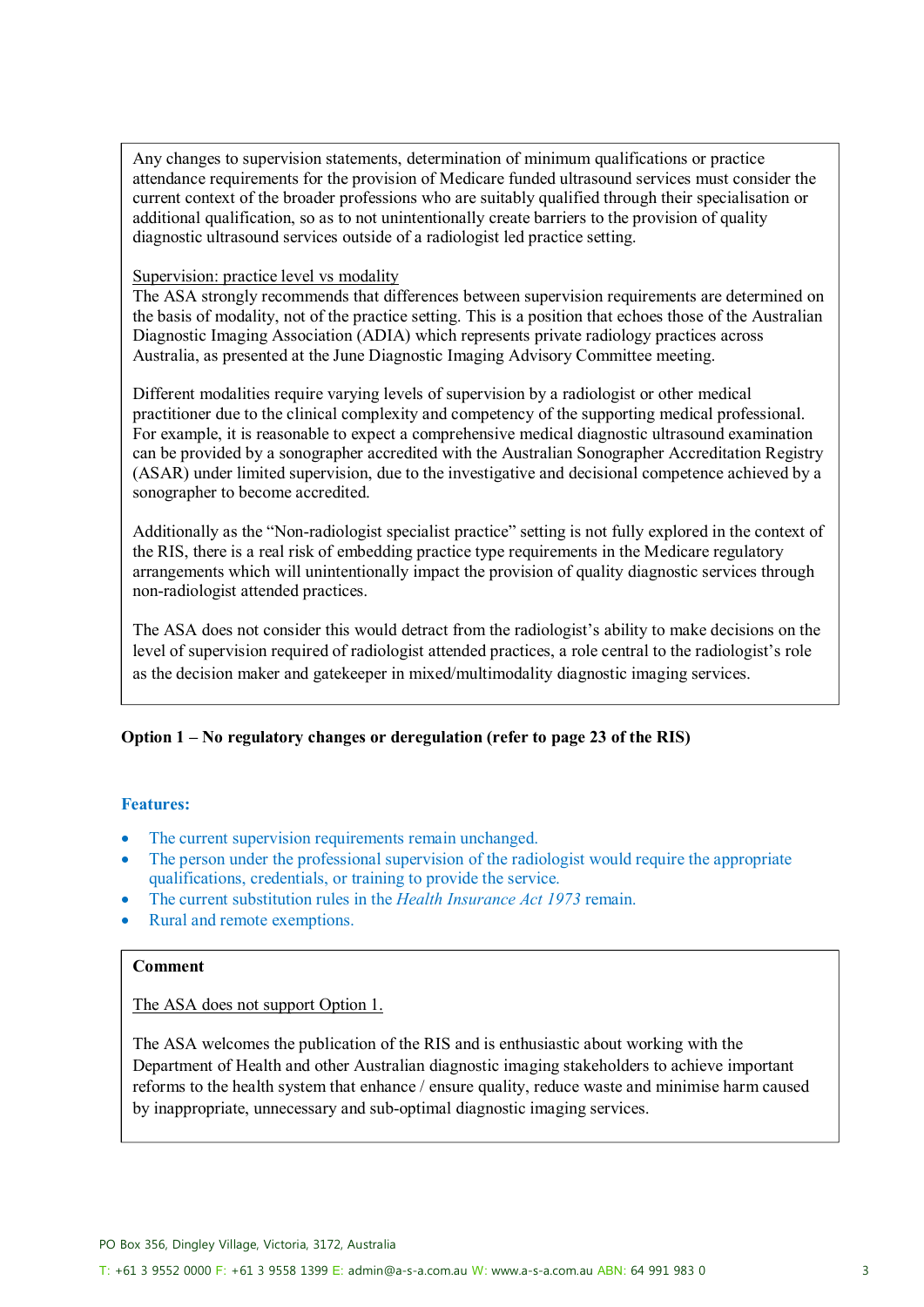Access to, and the provision of, quality diagnostic imaging is critical in supporting clinical decision making across the breadth of the healthcare system. However, as described in the RIS, there are a range of inconsistencies and issues under the current funding and regulatory arrangements that need to be addressed for diagnostic imaging.

The ASA strongly believes this opportunity for reform must be fully realised in the interest of patient care and safety. Furthermore any failure to achieve the potential system changes seriously jeopardises the future quality and appropriateness of diagnostic imaging services and their sustainability under Medicare.

## **Option 2 – Minor changes including clarification of current requirements (refer to page 24-26 of the RIS)**

## **Comment**

Although some aspects of option 2 respond to the identified issues, the ASA does not favor option 2.

## Supervision Requirement

As identified in the RIS there is a need to amend the current supervision requirements statement on the circumstances under which a radiologist or other suitably qualified medical practitioner must provide supervision, and how the supervision must be provided.

The ASA agrees with RANZCR and ADIA's position that the definition proposed in the RIS (page 24) remains a loosely defined criterion which does not address the ambiguity of the current definition.

Also, in agreement with ADIA's response, the ASA warns of the danger of attempting to generate a 'one-size fits all' supervision requirement for all the diagnostic imaging modalities.

Different modalities require varying levels of supervision by a radiologist or other medical practitioner due to the clinical complexity and competency of the supporting medical professional. For example, it is reasonable to expect a comprehensive medical diagnostic ultrasound examination can be provided by a sonographer accredited with the Australian Sonographer Accreditation Registry under limited supervision, due to the investigative and decisional competence achieved by a sonographer to become accredited.

Furthermore in considering a supervision requirement the ASA encourages the department to consider the role of technology, both now and into the future, in the provision of comprehensive medical diagnostic ultrasound (and other modalities).

Telehealth solutions are already recognised under the Medicare regulations as appropriate and cost effective solutions to addressing access barriers to health services for communities in both rural and metropolitan areas. With the growing digitisation of diagnostic ultrasound, increased portability of the technology and efficacy of telecommunications, telehealth is a reasonable approach to supervision, should the supervising medical professional not be able to be physically present in the examination room.

For ultrasound, the ASA recommends a revision to the supervision requirement that requires the radiologist or other suitably qualified medical practitioner to be available provide consultative supervision while the service is being performed, either:

- on-site; or
- off-site, through the use of technology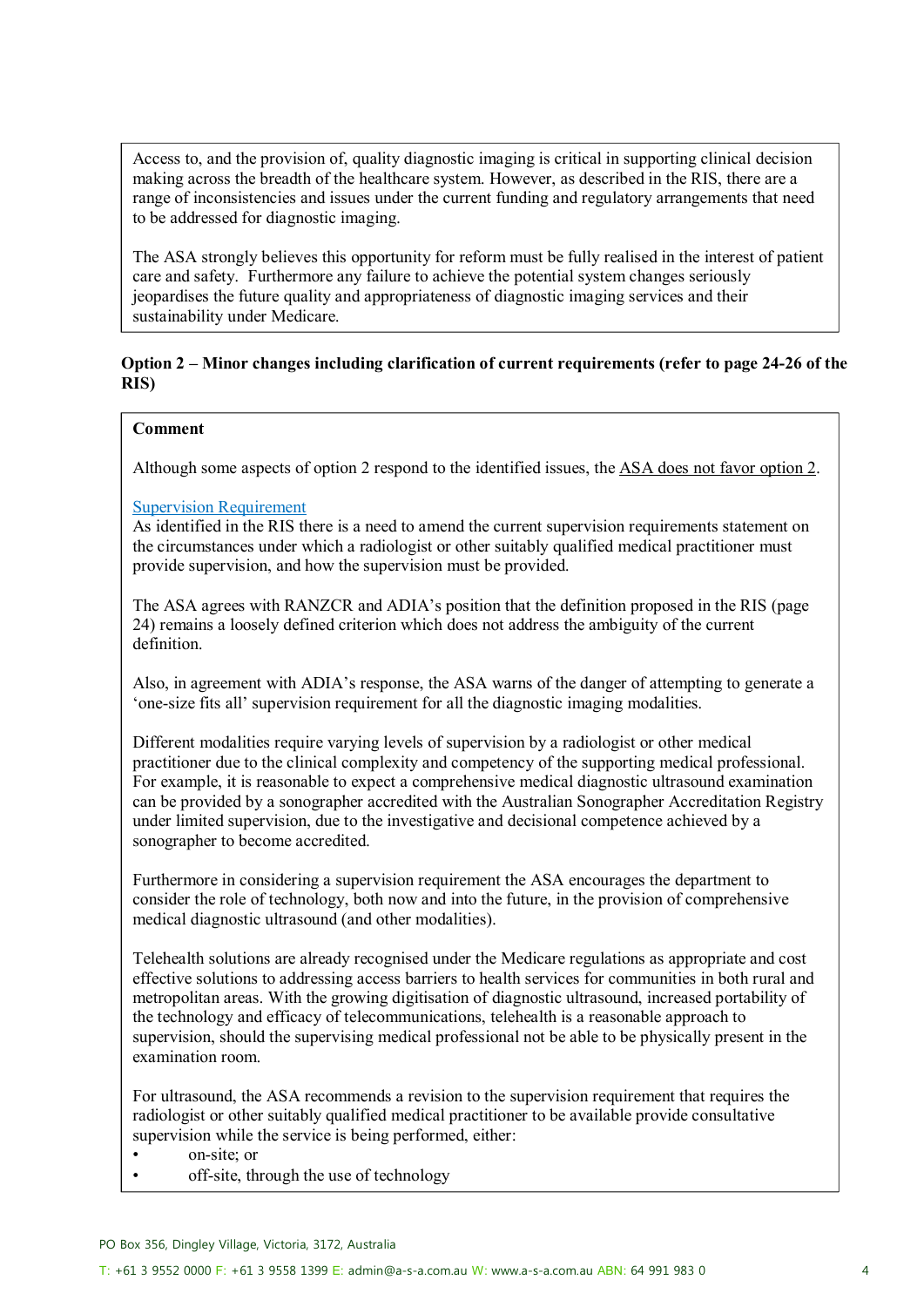### Personal attendance for MSK ultrasound

In agreement with RANZCR and ADIA's positions, the ASA strongly agrees with the proposal to amend the personal attendance requirement of musculoskeletal ultrasound to align with the other ultrasound items.

#### The current substitution rules in the Health Insurance Act 1973 remain

The ASA is aware that the substitution rules in their current form can be an impediment to the provision of appropriate imaging and maintain that radiologists have specialist expertise in determining are the most appropriate clinical test across modalities. The ASA is supportive of RANZCR and ADIA's position that in certain circumstances it may be appropriate to substitute the requested service for a more expensive alternative without first discussing it with the referring clinician, and that a radiologist should have the ability to do this.

### Rural and remote exemptions.

As noted in the RIS the current 30km rules are a crude method to grant patients in rural and remote areas access to quality diagnostic imaging services and we are aware that they have proven very difficult to enforce. However, varied arrangements for rural and remote areas of Australia are crucial to ensure the community has access to these essential services.

As with RANZCR, the ASA would like to engage with the Department and other diagnostic imaging stakeholders to determine the best model for rural and remote service provision further with the Department when we have a clear understanding of how the complete package of reforms is taking form. Only as the other reforms are being determined can the impact on rural and remote areas be clearly understood. At this time the ASA requests to engage with the Department to explore more appropriate criteria for any rural and remote exemptions, which might include the ASGC-RA classification, the Modified Monash Model and/or other requirements.

#### Qualification requirements for ultrasound providers & Definition of diagnostic ultrasound

The ASA acknowledges there is already a qualification/accreditation requirement for professionals (i.e. sonographers) practicing under the supervision of a radiologist or other suitably qualified medical practitioner under DIAS. The ASA supports retention of this requirement.

The ASA, together with RANZCR and other stakeholders, believe that two clearly distinct models of delivery of ultrasound care have emerged: 'comprehensive diagnostic ultrasound' and 'focused ultrasound' (also known as point-of-care ultrasound).

Given that all ultrasound services are arguably diagnostic in some capacity (i.e. a 'point-of-care' test is intended to answer a rudimentary clinical question) the ASA supports the use of the RANZCR favoured terms 'comprehensive diagnostic ultrasound' and 'focused diagnostic ultrasound'.

A comprehensive diagnostic ultrasound should include the following six components as a minimum:

- the service should be initiated following a referral or request, and involve interpretation of a full range of anatomy relevant to the patient's symptoms
- the service is provided by a sonologist (i.e. radiologist or other medical specialist with subspecialty ultrasound training) or an accredited sonographer
- standard protocols are in place for the range of ultrasound services provided
- the sonologist and sonographer act as a team
- the sonologist provides a written comprehensive report. If the ultrasound is performed by a sonographer, the sonographer contributes to the sonologist the anatomical, physiological and technical data as a preliminary report to assist in the interpretation of the images and aid in the preparation of the Final report
- the captured images are stored and available to the referring clinician, if appropriate other clinicians involved in the patient's care and the patient if appropriate/relevant.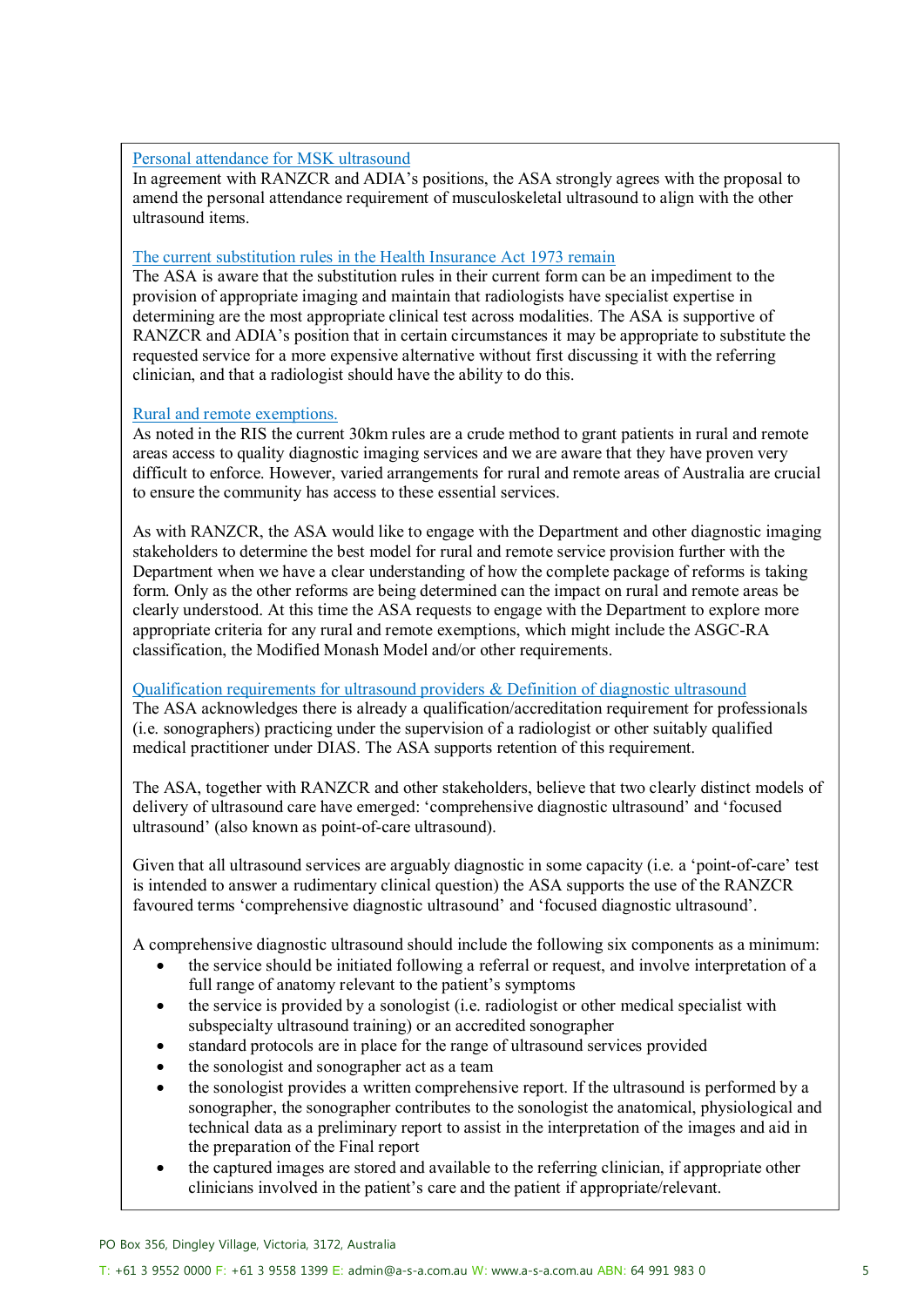The ASA provisionally supports the proposal to describe the minimum qualifications for medical professionals providing ultrasound, noting it is important that any description respond to the many settings comprehensive diagnostic ultrasound is provided (not just diagnostic imaging practices) and includes the various suitably qualified medical practitioners which competently provide and/or supervise comprehensive diagnostic ultrasound, including sports physicians, rheumatologists, orthopedists, obstetricians and gynaecologists, cardiologists and some general practitioners (particularly in rural and remote areas) with qualifications as per RANZCR guidelines.

The introduction of a clear definition of comprehensive diagnostic ultrasound would respond to the issues identified in the RIS and ensure:

- patients having Medicare funded examinations would benefit from minimum qualifications and consistent standards of care
- minimum qualifications are broadly defined which would allow suitably skilled medical specialists to continue to access training and Medicare rebates
- reports would be consistently provided which benefit the original referring doctors and inform patients about the care they receive
- images would be consistently captured and stored for use by subsequent clinicians.

### **Musculoskeletal Ultrasound (refer to page 25-26 of the RIS)**

#### **Comment**

#### Are the principles as outlined satisfactory to clarify the requirements?

Yes. ASA supports the removal of the personal attendance requirement for MSK ultrasound as this is not required for every MSK ultrasound. Sonographers and the supervising radiologist or other suitably qualified medical practitioner provide diagnostic ultrasound as a team. As with other areas of ultrasound examination it is appropriate to provide the supervising medical professional the responsibility to determine whether or not their personal attendance is required. This is consistent with current RANZCR Standards and reflects contemporary practice.

What reasons, if any, are there for the personal attendance requirements for MSK ultrasound to remain?

The ASA does not believe there are reasons for this requirement to remain, noting the sonographer would continue to have access to the supervising radiologist or other suitably qualified medical practitioner while the service is being performed under the supervision requirements for sonographer performed diagnostic ultrasound recommended above.

Would a minimum set of guidelines for 'accepted medical practice' per modality be appropriate? In 2014, in consultation with other diagnostic imaging stakeholder, the ASA produced a Standards of Practice for sonographers, complementing the ASA competency standards for the entry level sonographer (2010), used to accredit sonographers. The ASA would happily support the development of a national guideline for 'accepted medical practice' for ultrasound.

### What savings are anticipated to be realised from removing the personal attendance requirements for MSK ultrasound services?

Any savings would be minimal. It is likely this would not significant changes to the current provision of MSK ultrasound, as supervising medical practitioner would continue to be involved in the service. The minimal savings may be achieved in more appropriate use of a radiologist's time (selfdetermined) and any efficiencies achieved for the provision on MSK ultrasound.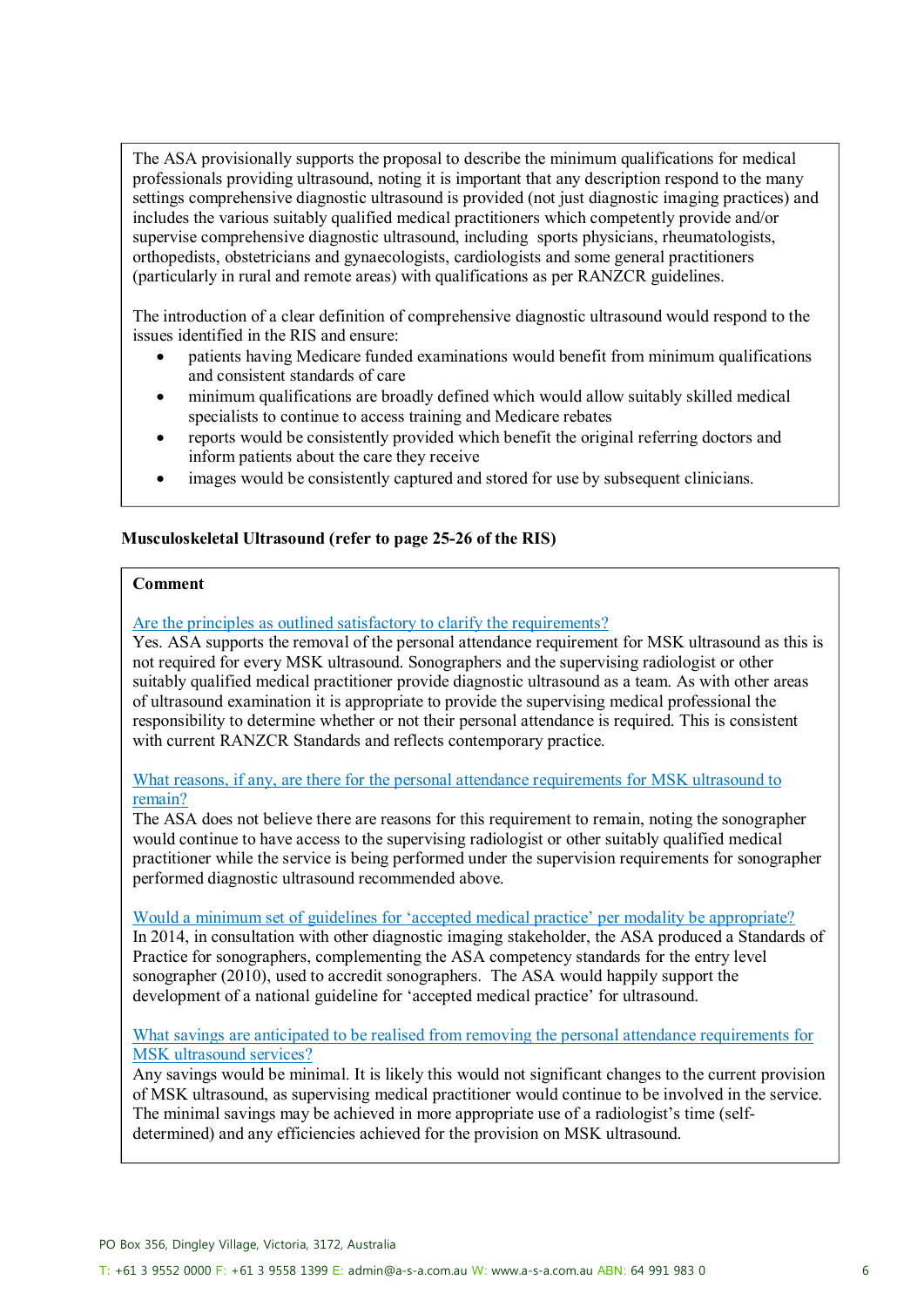What additional costs are anticipated to be incurred by requiring a medical practitioner (e.g. Radiologist) to be in close proximity to attend on a patient personally within a reasonable period of time in circumstances where this is not currently the situation?

Requiring a radiologist to be onsite for all ultrasound services does not reflect current practice (e.g. rheumatology clinics) and would represent a significant additional cost for ultrasound services provided at settings outside of the 'comprehensive practice' model described in the RIS.

What other costs (if any) associated with the proposed changes? We do not anticipate any other costs associated with this change.

What are the potential consequences of the proposed changes?

The ASA does not foresee any negative implications with this change as as the supervising medical practitioner will still personally attend the patient when required (i.e. where there is a clinical benefit from doing so). As per RANZCR's position, the ASA believes this proposed change will lead to a quality and systemic improvements by helping make best use of radiologists' time (self determined) building capacity for other essential responsibilities, such as allowing them to communicate more effectively with referring clinicians.

## **Option 3 – Practice based approach (refer to page 27-34 of the RIS)**

### **Comment**

The ASA supports option 3 generally, with the following comments.

Amendment to the current supervision requirement statement

The ASA is supportive of amending the current supervision requirement statement noting the definition in the RIS (page 24) remains a loosely defined criterion which does not address the ambiguity of the current definition.

As previously stated, for the supervision of comprehensive diagnostic ultrasound by an accredited sonographer, the ASA notes any definition should be: clear and transparent; flexible to accommodate all supervision arrangements (i.e. non-radiologist); and should reflect current practice.

This could be described as 'supervision by either a radiologist or other suitably qualified medical practitioner, who is available provide consultative supervision while the service is being performed, either:

- on-site; or
- off-site, through the use of technology.

The personal attendance requirement of musculoskeletal ultrasound would be amended to align with all other ultrasound items

As described above, the ASA strongly supports removal of the personal attendance requirement of musculoskeletal ultrasound for sonographer performed examinations, in alignment with the other ultrasound items.

The person under the professional supervision of the radiologist would require the appropriate qualifications, credentials, or training to provide the service

The ASA acknowledges this is already the case for sonographer performed ultrasound and supports retention of this requirement.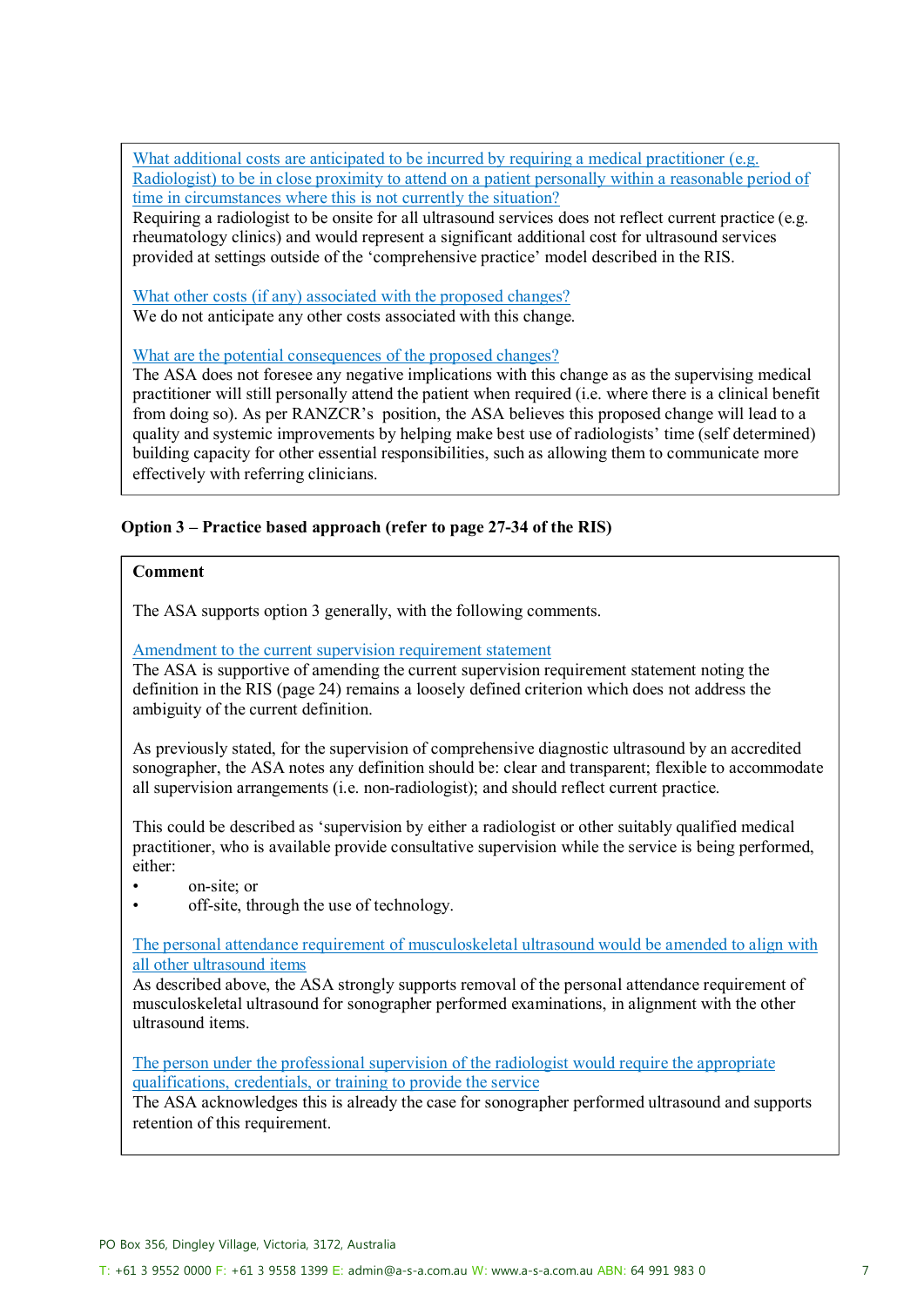Supervision would be tailored to the type of diagnostic imaging practice

The ASA does not support this. It would be more appropriate to tailor supervision requirements to the diagnostic imaging modality.

Different modalities of diagnostic imaging require different level of supervision. Consistent with ADIA and RAZCR's positions' it is reasonable to expect a lower level of direct supervision by a radiologist or other suitably qualified medical practitioner for a comprehensive diagnostic ultrasound provided by an accredited sonographer than a than a mammography, for example.

Additionally there are many clinical settings where sonographer performed ultrasound are appropriately supervised by suitably qualified medical practitioners other than radiologists. Whereas it is reasonable to expect that services such as mammography will require at all times access to a radiologist.

Finally, for comprehensive diagnostic ultrasound provided by an accredited sonographer the supervising requirements should be consistent across the four practice settings of the RIS. Additionally the supervision requirements need to be flexible to supervision by either a radiologist or other suitably qualified medical practitioner. It is recommended that these supervising medical specialists be available to provide consultative supervision while the service is being performed, either:

- on-site; or
- off-site, through the use of technology.

A comprehensive practice would require a radiologist to be available during agreed operating hours The ASA is generally supportive of this noting there are many 'no-radiologist specialist practices' which support the healthcare system, and that any change to achieve this requirement must not restrict their ability to provide services or create increased financial burden for them (e.g. if they had to employ a radiologist in addition to the other suitably qualified medical practitioner(s) relevant to the practice).

Where a radiologist is on site during ordinary operating hours, the radiologist would be allowed to determine the supervision requirements for the practice and have the flexibility to implement and supervise efficient and effective processes

The ASA is supportive of this noting it does not represent a change to the current arrangements for radiologist supervised ultrasound.

Changes to the current substitution rules and the *Health Insurance Act 1973*

As previously stated, the ASA is supportive of RANZCR's request to expand the substitution rules to include substituting the requested service for a more expensive alternative without first discussing it with the referring clinician, should it be determined as more appropriate.

Where a radiologist is NOT on site during ordinary operating hours, a radiologist must be on site for the performance of the following services: Mammography; The administration of contrast; and Image guided intervention procedures/surgical interventions

The ASA is supportive of an on-site Radiologist or other medical practitioner requirement for Interventional and Surgical procedures as defined in "Tier A" and "Tier B" in the credentialing guidelines published by the Interventional Radiology Society of Australasia, and referenced in the RANZCR Standards (Section 11 plus appendices "B" and "C").

Further the ASA recommends the removal of any impediment to the future possibility of enhanced scope of practice for sonographers who are suitably trained and qualified. Sonographers with advanced higher education qualifications who have demonstrated competency should be able to work with delegated authority from a radiologist or other medical practitioner to perform agreed specified procedures on behalf of that medical practitioner.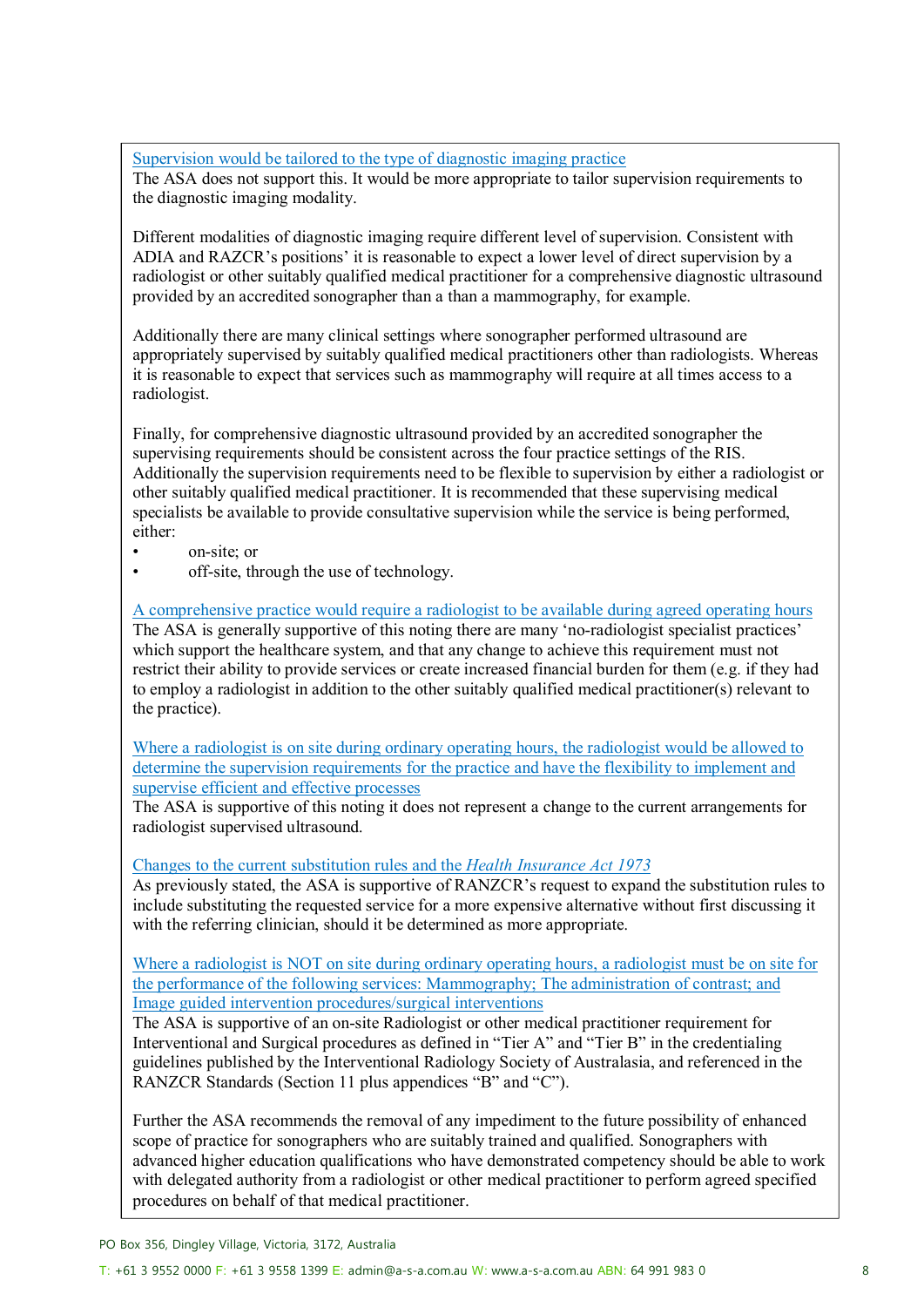Ultimately this could include the possibility of a small number of advanced sonographer practitioners having their own provider number and taking full clinical responsibility.

The reporting and supervising radiologist would not have to be the same person, but practices would be required to maintain records which indicate the name of all the radiologists involved in the service The ASA is supportive of this, as most practices will already be recording this information in some form, and it would be a useful mechanism for any audit process and workforce determination.

Rural and remote exemptions (Please see below)

Specified qualification requirements for ultrasound providers

The ASA provisionally supports this, noting it is important that any description respond to the many settings and includes all professions which competently provide and/or supervise comprehensive diagnostic ultrasound, (e.g. Sports Physicians, Rheumatologists, Orthopedists, Cardiologists, etc…)

Definition of diagnostic ultrasound

As described above the ASA strongly supports the establishment and implementation of a definition of comprehensive diagnostic ultrasound as a fundamental mechanism to ensuring quality, reducing waste and minimising harm caused by inappropriate, unnecessary and sub-optimal diagnostic ultrasound services.

Non-radiologist specialist practice (refer to page 30-31 of the RIS) **Ouestion** 

Are there any other services currently performed by non-radiology specialists?

### **Comment**

As described in the introduction there are a multitude of other services where ultrasound is either provided by a non-radiology specialist, or provided by an accredited sonographer under the supervision of a non-radiology specialist. Such suitably qualified practitioners include sports physicians, rheumatologists, orthopedists, cardiologists, obstetricians and gynaecologists, vascular surgeons and some general practitioners (particularly in rural and remote areas).

For the purpose of the RIS the ASA has interpreted that all of these different practice settings fall under the category of 'Non-radiologist specialist practice'.

It is disappointing the RIS focuses heavily on the role of the radiologist as the single supervising medical practitioner for the bulk of the practice settings. The ASA perceives that one of the flow-on results of this is the recommendation to determine supervision based on practice type (Option 3); which we do not support.

However it does highlight the need to separate comprehensive diagnostic ultrasound out from the other diagnostic imaging modalities, which in majority must operate under the guidance or provision of a radiologist.

The ASA strongly recommends that any changes to supervision statements, determination of minimum qualifications or practice attendance requirements for the provision of Medicare funded ultrasound services must consider the current context of the broader professions who are suitably qualified through their specialisation or additional qualification, so as to not unintentionally create barriers to the provision of quality diagnostic ultrasound services outside of a radiologist led practice setting.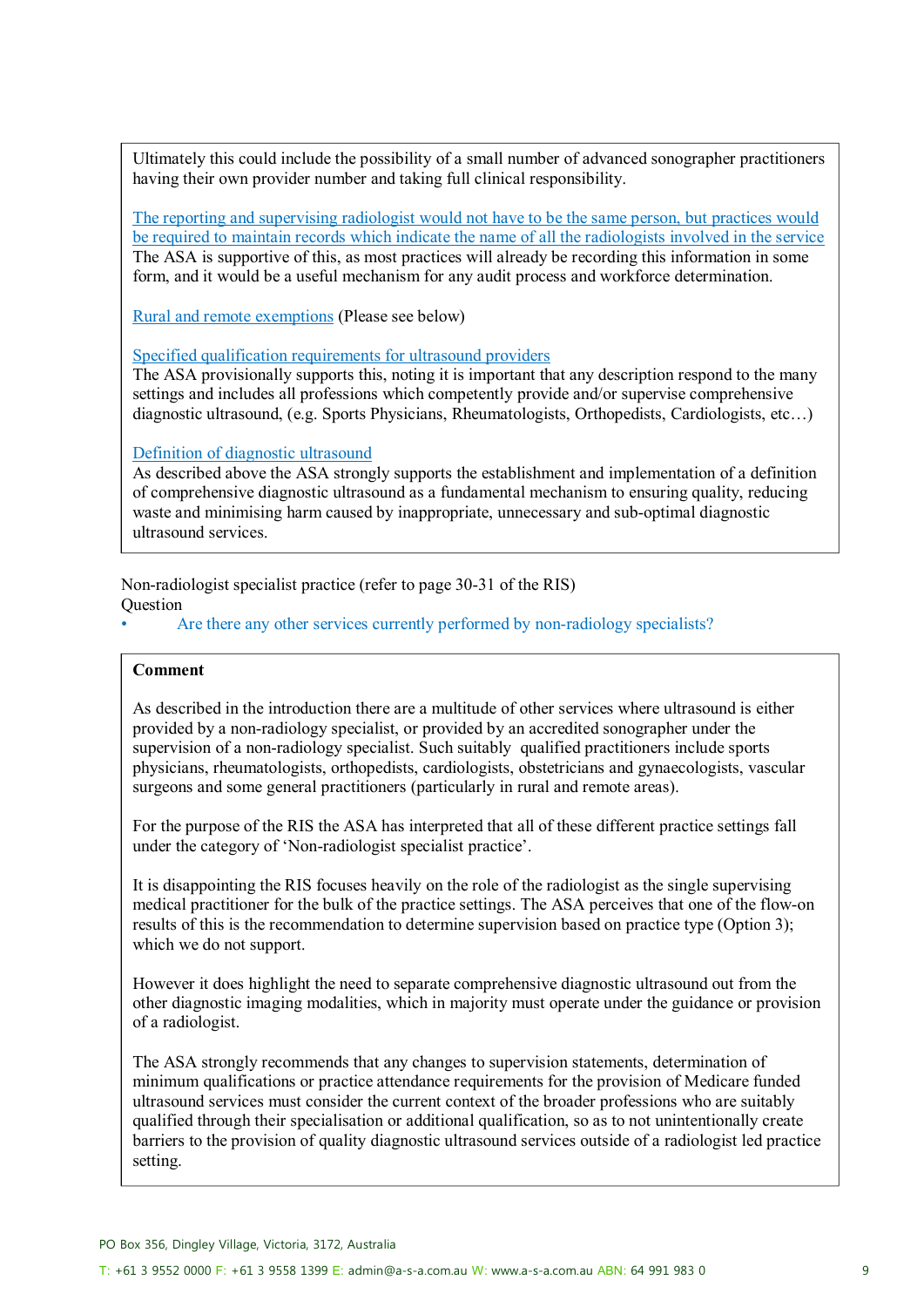## **ADDITIONAL ISSUES FOR CONSULTATION**

1. Rural and remote exemptions (refer to page 31-32 of the RIS)

The intention of having rural exemptions is to ensure patients have access to services without compromising on quality. However, current arrangements for rural exemptions vary for each of the modalities, creating confusion due to an inconsistent approach. The current approach is also difficult to administer.

### **Comment**

Does the current rule meet its goal of increasing access for patients without comprising on quality? The ASA agrees with RANZCR's position that the current rule is crude, and whilst the current rule may in part achieve the goal, it is a poor fit for purpose and, as mentioned above and in the RIS, has been difficult to administer and can be hard to adhere to adhere to.

Should exemptions be geographically/distance based rather than looking at population base and local availability of specialist services?

ASA agrees with RANZCR that ideally there would be a tailored approach to exemptions for each rural and remote location based on: criteria such as population base and local availability of specialist services; and striking a balance between access to services and quality for those locations.

As noted above the ASA caution making any decision on changes to the rural and remote exemptions until such time as determination on any of the other elements of the reform are being made. Only at this time will any potential impact on rural and remote areas be understood, and the ASA and other diagnostic imaging stakeholders will be able to work with the Department to explore more appropriate criteria for any rural and remote exemptions. Prior to this the ASA recommends retaining the 30km rules.

#### What is the role of teleradiology? Should it be the only service, or an adjunct to the local service provision?

As described in RANZCR's response diagnostic imaging services represents a continuum that begins before the image acquisition and extends beyond the rendering of the report and that radiologists should be engaged at all points in the continuum. Teleradiology is now embedded into the workflow of many radiology practices, driven largely by technology and an expanding model of networked practices. It can offer a number of benefits to patients and their healthcare providers regardless of location, including access to second or sub-specialty opinions and cost effective after-hours reporting, but it also has some limitations. We believe that the role of teleradiology needs to be set into the context of the radiologist's broader responsibilities so that radiologist input to patient care is not compromised.

This model has much potential, however as with all developing medical processes careful implementation must to applied to ensure it is achieved supporting the best patient care and safety. Although not currently available for ultrasound services the ASA is supportive of teleradiology services.

#### Should the exemption not be available for certain types of services?

The ASA supports RANZCR's assertion that there should not be any rural or remote exemptions for MRI, nuclear medicine and PET.